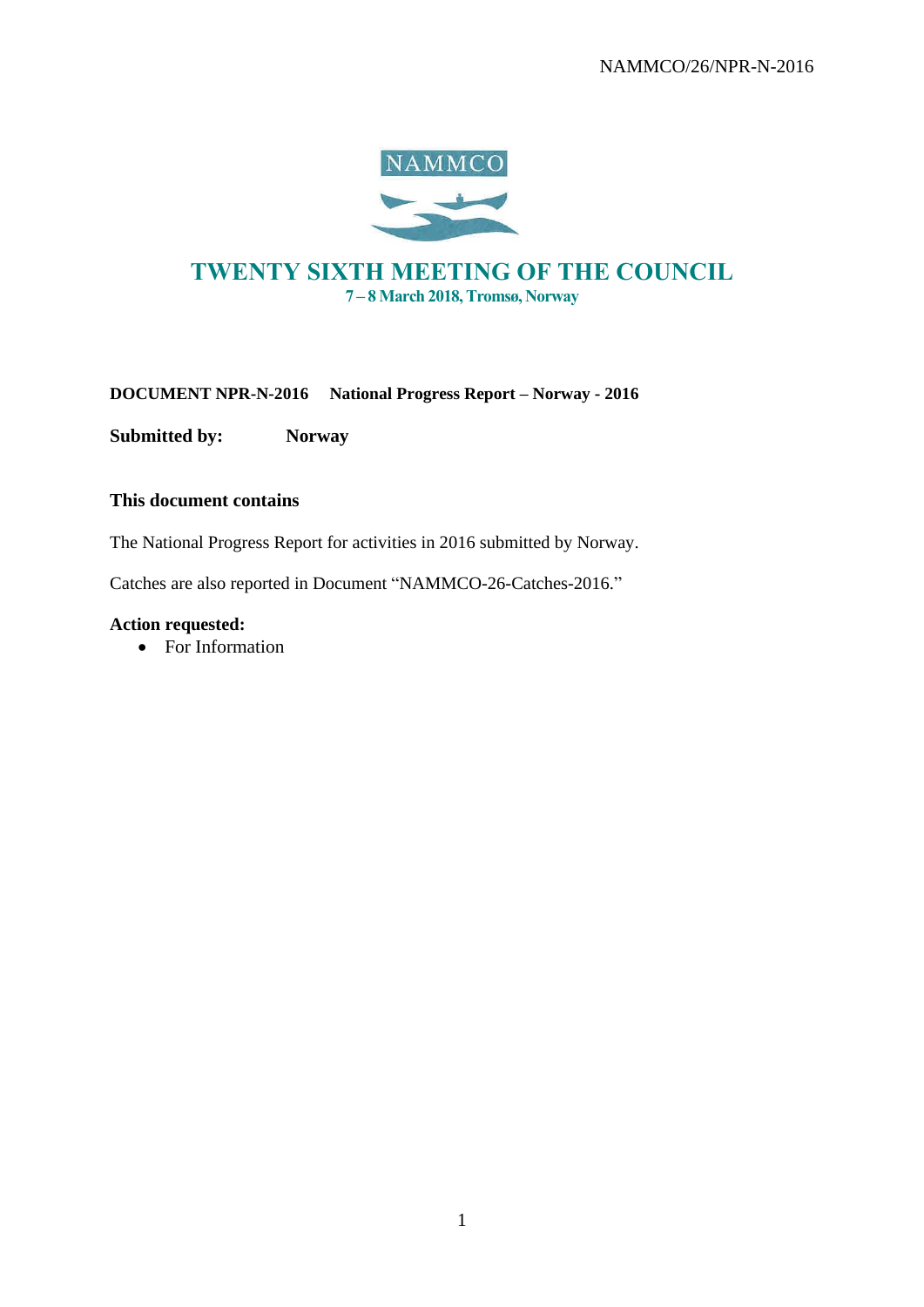# **NORWAY - PROGRESS REPORT ON MARINE MAMMALS 2016**

Compiled by Nils Øien & Tore Haug

# **I INTRODUCTION**

This report summarises Norwegian research on pinnipeds and cetaceans conducted in 2016 and conveyed to the compilators. The research presented here was conducted at, or by representatives and associated groups of,

*The Institute of Marine Research* (IMR); *University of Tromsø* (UiT); *The Norwegian Polar Institute* (NP); *University of Tromsø – The Arctic University of Norway/ Department of Arctic and Marine Biology* (UIT-AMB); *University of Tromsø – Research group Arctic Animal Physiology* (UIT-ADF);

*Norges Arktiske Universitet, Forskningsgruppe for arktisk infeksjonsbiologi* (AIB); *The Arctic University of Norway, Forskningsgruppe for arktisk marin systemøkologi (UiT-AMSE).*

# **II RESEARCH BY SPECIES 2016**

#### *PINNIPEDS*

#### **Harp seals** (*Phoca groenlandica)*

Studies of **harp seals** and **hooded seals** from the Greenland Sea stock were conducted during a research cruise with *R/V "Helmer Hanssen"* to the Greenland Sea between 15 and 31 March 2016. Altogether 8 adults and 10 new-born hooded seals, and 2 adults and 5 new-born harp seals, were culled for various scientific purposes:

i) sample collections, for studies of mechanisms underlying neuronal tolerance to lack of oxygen (hypoxia) (in collaboration with Dr. T. Burmester, Zoologisches Institut und Museum, Universität Hamburg, Germany);

ii) studies of adaptations to fasting in hooded seal pups (the role of the liver as an energy store from birth via weaning and throughout the post-weaning fast);

iii) onboard physiological and anatomical studies of the nasal cavity/upper respiratory tract of hooded seals, for assessment of the role of the complex nasal turbinate structures during deep diving and their role in body heat and water conservation;

iv) collection of further data for anatomical studies of the nasal cavity/upper respiratory tract and lungs of harp seals, for quantification of lung capacity and dead space, for assessment of buoyancy in relation to diving energetics and of their role in heat and water conservation.

The described field research was combined with research-based teaching given to 19 students that participated on the cruise, which represents a mandatory part of the course "Arctic Biology" (BIO-2310) at the University of Tromsø -The Arctic University of Norway (UIT-AMB-ADF).

Additionally, studies were conducted using three captive **harp seals** in conjunction with the project COEXIST which has the overall objective of improving methodology for quantification of energy expenditure in free-living harp seals by telemetry, using data on dive depth and duration, swimming speed and three-dimensional accelerometery. Studies were conducted both in indoor sea water pools at UiT-AMB, in which the feeding behaviour of the seals when presented with fish of different dimensions was studied as part of a M.Sc. project, and in a large sea pen located in a fiord near Tromsø, the latter to allow studies of semi-natural diving behaviour by the animals. To obtain data on the diving behaviour of freely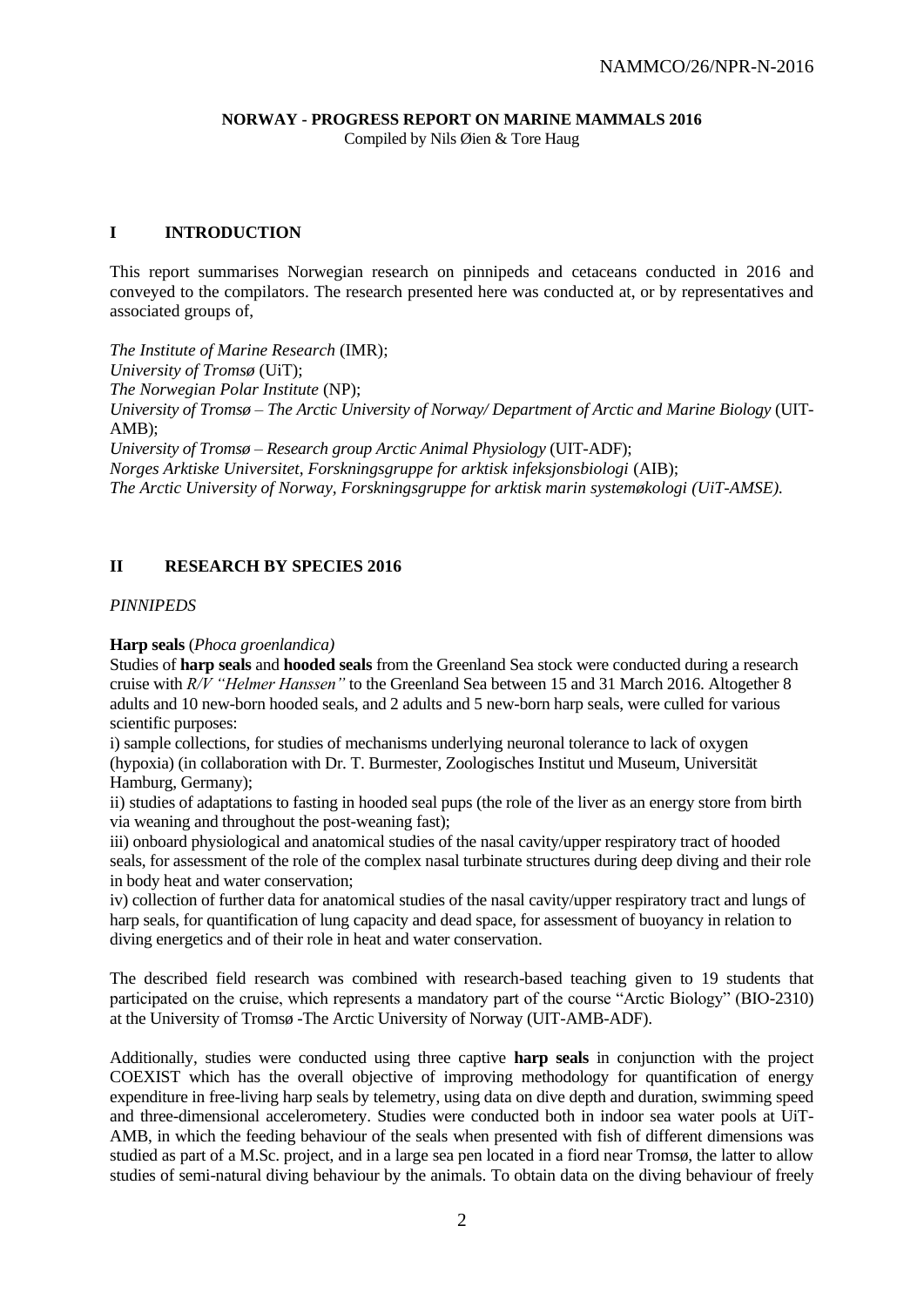diving seals, for comparison with data collected in the pen, all three animals were equipped with satellitelinked dive recorders and released in the Barents Sea during a cruise with *R/V "Helmer Hanssen"* in November 2016 (Akvaplan NIVA/UIT-AMB-ADF).

#### **Hooded seals** (*Cystophora cristata)*

Studies of **hooded seals** and **harp seals** from the Greenland Sea stock were conducted during a research cruise with R/V "Helmer Hanssen" to the Greenland Sea, between 15 and 31 March 2016, as detailed above (UIT-AMB-ADF).

The use of traditional photo aircrafts to assess seal populations in remote areas, such as the West Ice, is expensive, and has also become more difficult to operate during recent years. With funding from the Norwegian Research Council (NRC), IMR has now started experiments with alternative (and cheaper) methods to perform photo-based aerial surveys of **harp** and **hooded seals** in the West Ice, including the use of UAVs (Unmanned Aerial Vehicles) or drones. Manual analysis of images obtained in aerial photographic surveys is extremely time consuming and costly, and involves subjective human interpretation by trained experts. For this reason, the UAV project, also aims at developing methodology for automating the process of counting seals from aerial images. This will be achieved through the development of new image analysis and pattern recognition techniques tailored to detect seals in digital color images. Techniques including machine learning and deep neural networks are applied, and the preliminary results are very promising. This part of the work occurs in close cooperation with the Norwegian Computing Center, Oslo (IMR).

Morphometric data for adult female Greenland Sea **hooded seals** collected over the period 1958-64 to 2008-10 showed a reduction in length at age in samples collected in the 1970s and 1990s and a small increase in the most recent sample from 2008-10. Throughout the period, however, length-at-age was lower in Greenland Sea hooded seals than in Northwest Atlantic hooded seals collected over the period 1956-1976. Ventral blubber thickness of breeding females was also significantly lower in all Greenland Sea breeding samples (1958-1999) compared to a breeding sample from the Northwest Atlantic in 1967-1972. (IMR).

Data on age at maturity and fertility in Greenland Sea **harp seal** females were collected from the commercially hunted seals in the West Ice in 2014. Preliminary results from the analyses seems to indicate that conditions must have improved for the stock. Age at maturity has decreased significantly from 7.6 years in 2009 to 6.15 years, whereas fertility rate has increased to 91 %. (IMR).

Trophic levels and possible diet overlap between **harp seals** and common **minke whales** in the Barents Sea have been explored using stable isotopes of nitrogen ( $\delta^{15}N$ ) and carbon ( $\delta^{13}C$ ) and fatty acid analysis. Blubber and muscle samples from 93 harp seals and 20 minke whales were collected in the southern Barents Sea in May 2011. The study showed that harp seals were at a higher trophic level than minke whales during spring. This supported previous diet studies suggesting a more fishdominant diet for seals, as compared with the whales, during this time of the year. The stable isotopes and fatty acids indicated niche separation between the seals and the whales, and between different age groups of the harp seals. Older seals had fatty acid profiles more equal to minke whales as compared with younger seals. Furthermore, while the fatty acid profiles suggested that krill was particularly important for the young seals, the profiles from older seals and whales suggested that fish dominated their diets. (IMR).

**Harbour seals** were counted along the entire mainland Norwegian coast at known haul-out sites during the molting period from mid-August to early September 2011-2016. In 2011 and 2012, molting areas from Rogaland to Finnmark counties and in Østfold county were covered by aerial photo surveys flown at altitudes of approximately 245-275 m during low tide ( $\pm$  2 hours). Surveys in Østfold county were flown at approximately 90 m. The small tidal amplitudes in Østfold permitted counts to be carried out during day time irrespective of the tidal cycle. Usually three independent surveys were conducted. In 2016, also an electric drone (helicopter) was used to photograph harbour seal colonies along the Norwegian Skagerrak coast. Visual counts using binoculars from small boats and land were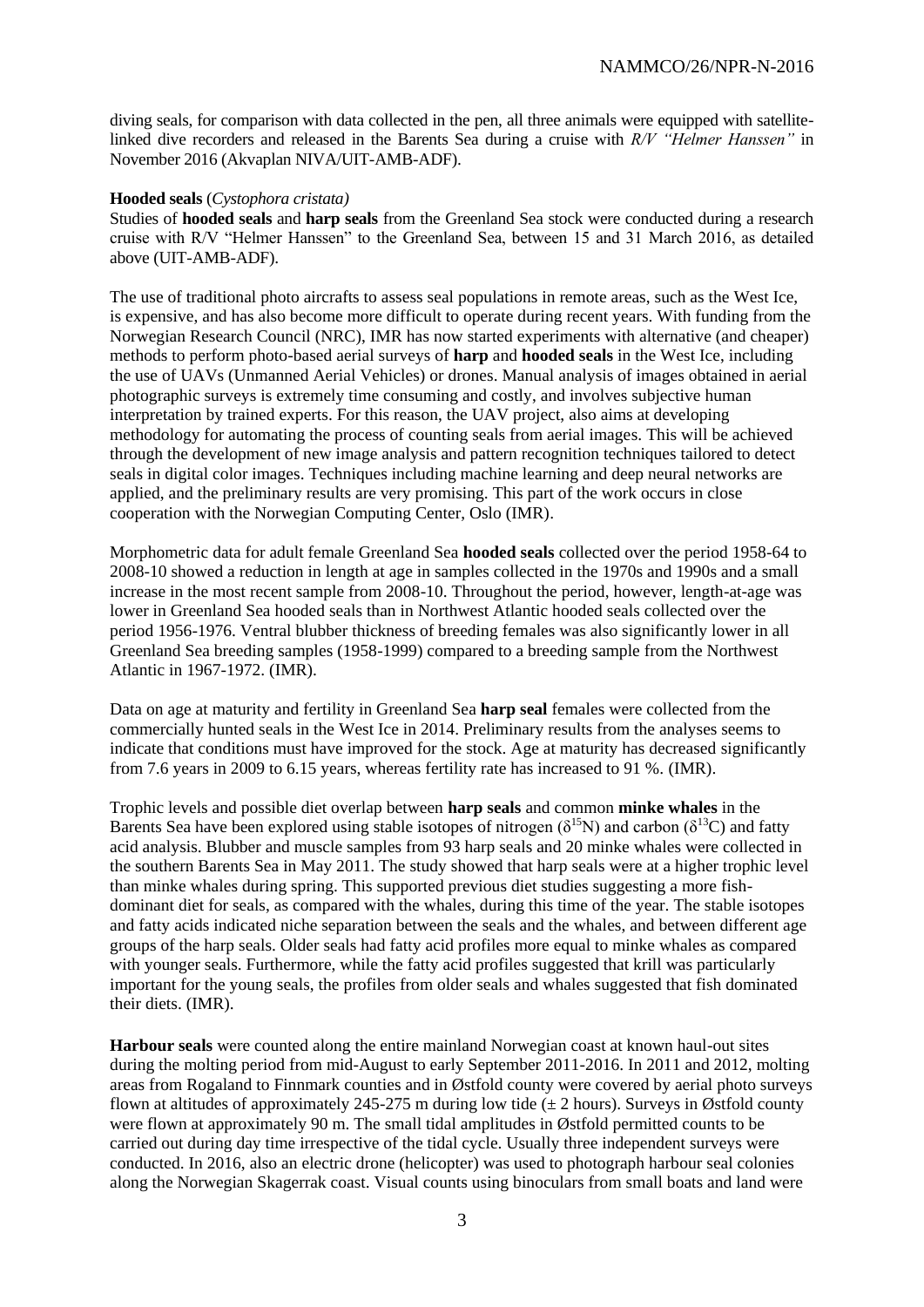also carried out in areas not covered by aerial surveys, or where results from the aerial surveys seemed to be incomplete. The surveys revealed a total minimum population of 7712 harbour seals along the mainland Norwegian coast in 2011-2016. In western Finnmark, 395 harbour seals were counted in 2013. West Finnmark was not covered in the two previous surveys. The count of 7317 harbour seals (not including West Finnmark) seems to be a small increase compared to 6938 in 2003-2006, but slightly lower than 7465 in 1996-1999. (IMR).

A population model is used to describe the dynamics of the Norwegian **grey seal** population based on data from pup counts covering the entire grey seal distributional area in 1996-2008. The model also requires estimates of natural mortality and female reproductive rates, but since empirical data on these parameters were outdated or absent, they were estimated by the model using a Bayesian approach. Model runs indicated an increase in abundance of the total Norwegian grey seal population in the 30 most recent years, suggesting a total of 7120 (5710 - 8540) animals (1+) in 2011. Including an estimated pup production of 1620 (95% CI 1410-3050), it was estimated a total number of 8740 (95% CI 7320-10170) grey seals in 2011. However, new boat based surveys carried out in the entire area from Froan in Sør-Trøndelag to Lofoten in Nordland in 2014-2015 showed a significant decrease in pup production and yielded numbers ranging between 34.8% and 47.5% of the counts in 2007-2008. In Finnmark and Troms the pup production in 2015 and 2016 was approximately equal to the results in 2006. Including these new pup counts in the population model, and assuming the same population size in 2016 as in 2006-2008 for Rogaland county, the current total number of grey seals in Norway was estimated to 3850 animals (95% CI: 3504-4196). (IMR).

#### **Walrus (***Odobenus rosmarus)*

The camera surveillance of **walrus** haul-out sites continued. Digital cameras taking pictures hourly were deployed on 5 different walrus haul-out sites during the period late June - early October to study haul-out behaviour and potential impact of visiting tourists to these sites. In addition, each of the 5 camera masts have a logging station to down log GPS data from walruses (N=40) that have GPS loggers attached to their tusks. The log a GPS position each h, and data from 27 individuals were collected during 2016 (NP).

#### **Ringed seals (***Pusa hispida)*

6 ringed seals were equipped with GPS-CTD Satellite Relay Data Loggers for detailed studies of space use, and especially their affiliation with glacier fronts. The hydrographic data collected by the seals are parts of a Norwegian Research Council funded project in geophysics (TIGRIF: Tidewater Glacier Retreat Impact on Fjord circulation and ecosystems") (NP).

### *CETACEANS*

#### **Minke whales** (*Balaenoptera acutorostrata)*

During the periods 27 June to 15 August 2016, a sighting surveys was conducted with the chartered vessel M/S *Fisktrans* in the Jan Mayen area. The areas which was covered was the IWC *Small Area CM* (Norwegian Sea and coastal Norway) and parts of *CM* as a contribution to the extension surveys of NASS-2015. This was the third year of the six-year program 2014-2019 to cover the northeast Atlantic to provide a new abundance estimate of **minke whales** every sixth year as part of the management scheme established for this species. A total of 2,556 nautical miles was surveyed with independent double platforms on primary effort. During primary search effort, the number of observations from the primary platform was 106 sightings of **minke whales**. Sightings of other cetacean species include **fin whales** (26 primary sightings), **humpback whales** (12 primary sightings), **killer whale** (11 primary sightings), **blue whale** (5 primary sightings), **Northern bottlenose whales** (23 primary sightings), and **sperm whale** (21 sightings) (IMR).

Minke whale catch data for the 2016 season have been computerised and evaluated. (IMR).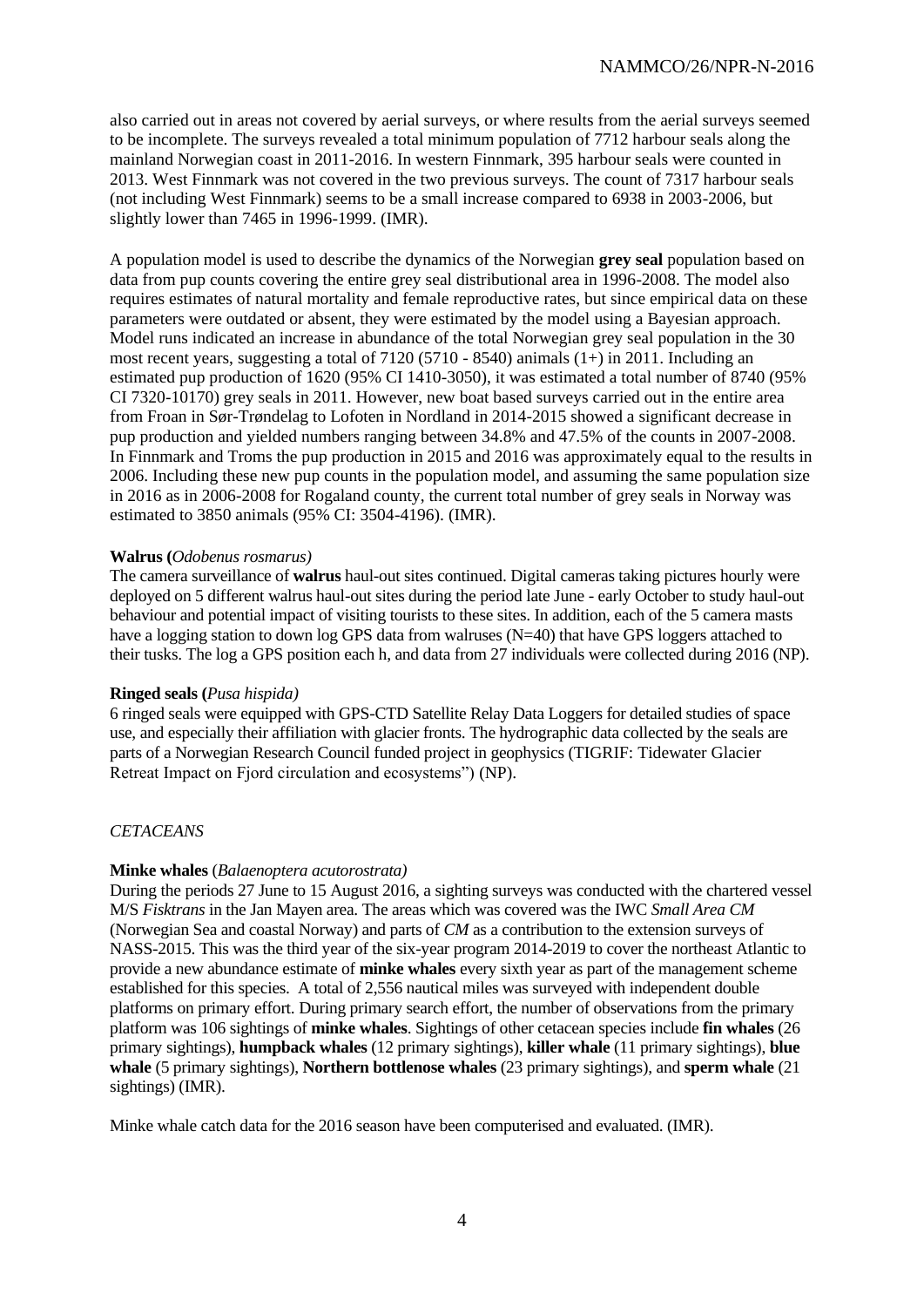### **Other species**

Research vessels, coastguard vessels and other providers have collected incidental observations of marine mammals. Recorded data include date, position, species and numbers. During 2016 a total of 2169 cetacean observation incidents have been reported. The most frequently observed species were **minke whales** (527 groups), **Lagenorhynchus dolphins** (146), **fin whales** (116), **humpback whales** (307), **killer whales** (200), **harbour porpoises** (356 groups), **blue whales** (19), **sperm whales** (38), **long-finned pilot whales** (65), **bottlenose dolphins** (3), **sei whales** (3), **common dolphins** (10 groups) and **Northern bottlenose whales** (161 ). (IMR)

During 2016 photo IDs have been collected from more than 500 **humpback whales** during field work and from incidental sources. In addition, biopsy samples have been collected from 40 humpback whales. (IMR).

During the commercial catch operations on feeding grounds in Norwegian waters, body condition data (blubber thickness and girth) have been collected from 10,556 **minke whales** caught from 1993 to 2013. To investigate temporal and geographical variations in minke whale condition, the following three models have been applied: 1. Multiple regression models with covariates; sex, year, latitude and longitude to find significant coefficients of the covariate; 2. Random effect models involving the random effects of variations by year or area and with sex as a fixed variable; 3. Varying coefficients models (VCMs) which were applied to investigate variation with year/area and to interpret covariate effects by visualizations. The significance of the estimated coefficients can be assessed by statistical tests. In conclusion, the total trend over the two decades of data available suggests a decrease in minke whale condition. However, this trend was most pronounced during the high summer season when the seasonal effect over the annual sampling periods from April to September was considered. (IMR).

Recent atypical migrations of **minke whales** from the southern to the northern hemisphere have been documented and fertile hybrids and back-crossed individuals between both species have also been identified. However, it is not known whether this represents a contemporary event, potentially driven by ecosystem changes in the Antarctic, or a sporadic occurrence happening over an evolutionary time-scale. Whole genome resequencing has now been used to identify a panel of diagnostic SNPs to enable to address this evolutionary question. Many SNPs displaying fixed or nearly fixed allele frequency differences among the minke whale species (Antarctic and common) were identified from the sequence data. Five panels of putatively diagnostic markers were established on a genotyping platform for validation of allele frequencies; two panels (26 and 24 SNPs) separating the two species of minke whale, and three panels (22, 23, and 24 SNPs) differentiating the three subspecies of common minke whale. The panels were validated against a set of reference samples, demonstrating the ability to accurately identify back-crossed whales up to three generations. This work has resulted in the development of a panel of novel diagnostic genetic markers to address inter-oceanic and global contact among the genetically isolated minke whale species and sub-species. These markers, including a globally relevant genetic reference data set for this species complex, are now openly available for researchers interested in identifying other potential whale hybrids in the world's oceans. (IMR).

The **white whale** programme continued in 2016. The purpose of this programme was 1. Determine space use (satellite telemetry) over the entire annual cycle - to discern how these whales move in relation to sea ice, bathymetry, glacier fronts and oceanographic conditions; 2. Assess diet via stable isotope and fatty acid analyses bases on blood and blubber samples from live-captured whales; 3. Update the general health status of Svalbard's white whales based on screening of serum samples; 4. Conduct a screening of levels of various pollutants based on blood and blubber samples from live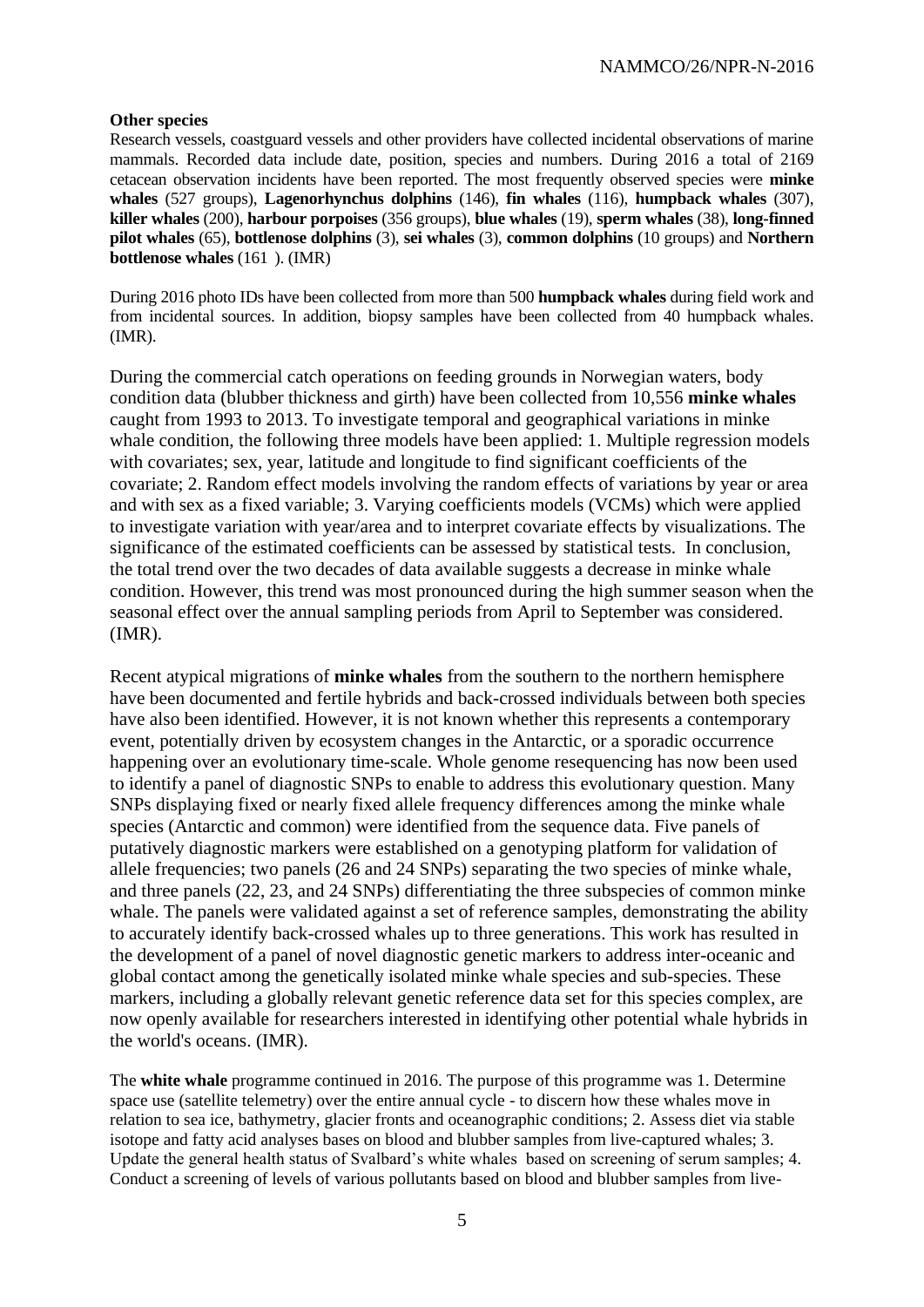captured whales. Five more animals were instrumented and sampled for blood and blubber for the various aspects of this programme, bringing the total number of animals up to 18 so far (NP).

Four acoustic recorders (AURALs) listening for **bowhead whales** *Balaena mysticetus***, white whales (***Delphinapterus leucas)* **and narwhals (***Monodon Monoceros)* (but also other species- and anthropogenic sounds) were deployed autumn 2015 and was retrieved during autumn 2016. Data was downloaded, new batteries installed and the AURALs were redeployed (NP).

Biopsies for various investigations (genetics, diet and pollution) were collected from blue, fin and humpback whales in the Svalbard area. Some **blue** and **fin whales** were in addition equipped with satellite tags to track their movement patterns (NP).

### **Long-finned pilot whale (***Globicephala melas*)

Brain samples were collected from 7 **long-finned pilot whales** that were culled for subsistence on the Faroe islands. The samples will be analysed in relation to ongoing studies into mechanisms underlying the high tolerance towards hypoxic insult in diving mammals in a collaboration between AMB-UiT, Bjarni Mikkelsen at the Natural History Museum of the Faroe Islands and Dr. T. Burmester, Zoologisches Institut und Museum, Universität Hamburg, Germany. (UIT-AMB-ADF)

**The WhaleTrack project** studies whale behavior and fishery interactions during extreme winter arrivals of herring into northern fjord systems:The recent winter arrivals of herring into fjords in northern Norway have been followed by an extreme aggregation of top-predators feeding on this superabundant resource, including predatory fish, birds and whales. The Whaletrack project is a subproject under the WeShare project that include several institutions working on different issues related to the overwintering of herring in the northern fjords. The Whaletrack project has been focusing on measuring the behaviour of **humpback** and **killer whales** using different electronic tracking methods, ID-photo and genetic identification in the area. Since 2013, a total of about 40 humpbacks and 7 killer whales have been tagged with different data storage tags lasting from an hour to one week. In addition, 15 killer whales and 10 humpback whales

[\(https://en.uit.no/prosjekter/prosjekt?p\\_document\\_id=505966\)](https://en.uit.no/prosjekter/prosjekt?p_document_id=505966) have been tagged with transdermal satellite tags during 2014-2017 giving us valuable data of the behaviour of the humpback and killer whales during their feeding period in winter in the northern fjords and during spring after leaving the fjords. These data will be compared with fishery statistics form the same area and former history of the whales obtained from photo identification (UiU-AMSE).

# **III ONGOING (CURRENT) RESEARCH**

### *PINNIPEDS*

Publication of **hooded seal** demographic and reproduction data (historical as well as new, sampled in 2008 and 2010) from the Greenland Sea are in the last phase of completion. (IMR)

Analyses of historical and new data on demography and reproduction of **harp seals** in the Greenland Sea and Barents Sea / White Sea are in progress. (IMR)

Collection of material to assess efficiency and animal welfare issues in the Norwegian commercial sealing of **harp seals** in the Greenland Sea in April/May was conducted in 2013 and 2014 – analyses and publication are in progress. (IMR)

During autumn (August-September) surveys to assess the oceanographic and ecological conditions in the Arctic Ocean (between Svalbard and the ice edge further north; the SI\_ARCTIC project at IMR, running during 2014-2018), visual observations of all marine mammals are conducted along all sampling transects. In 2016 special attention was paid to **harp seals** feeding along the ice edge, and 26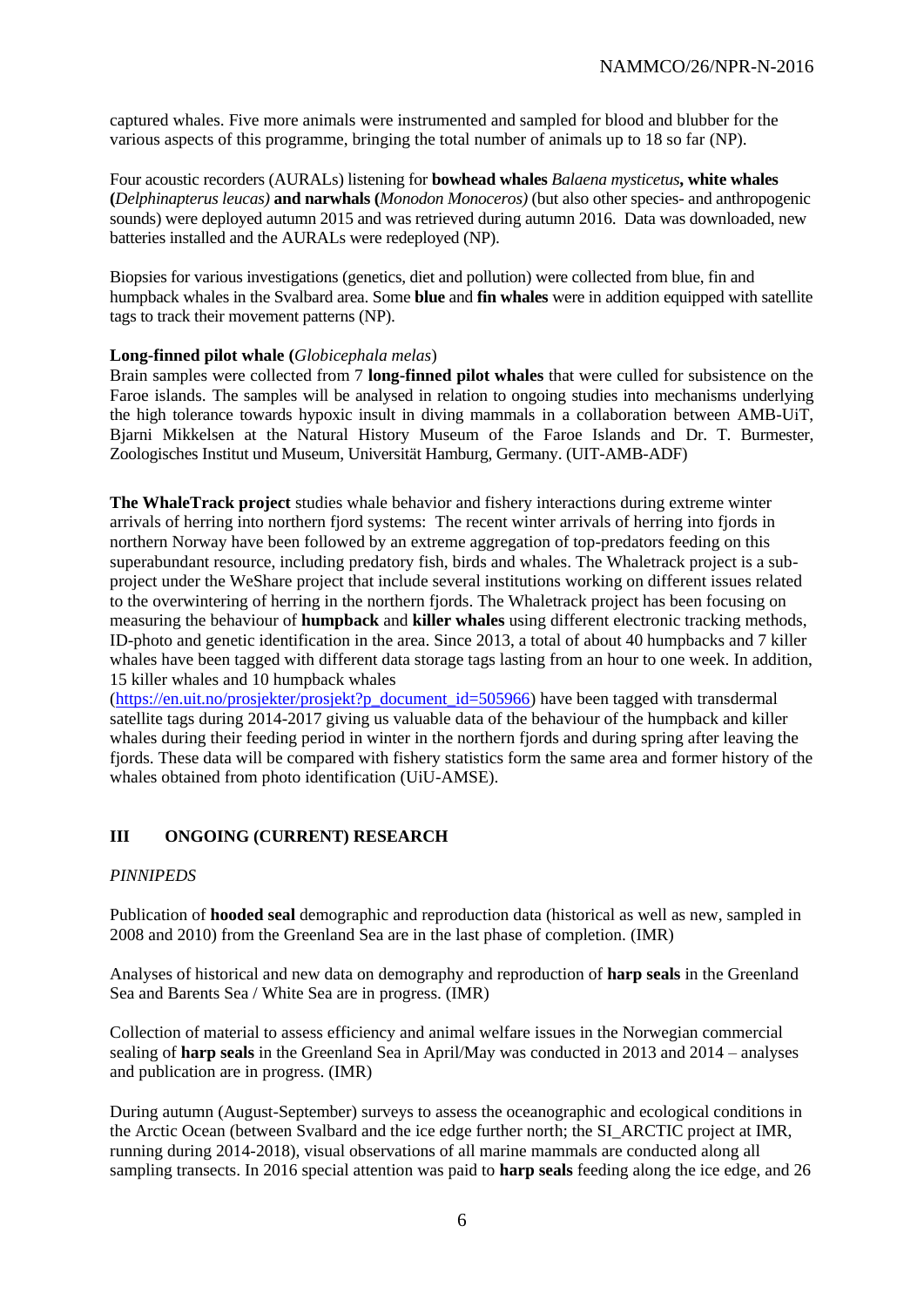animals were shot for scientific sampling. Sampling included parameters such as weight and length, blubber thickness, teeth taken for ageing, stomach/intestines for diet studies and muscle, blubber, liver and whiskers for studies of contaminants and stable isotopes. For comparison, also samples of relevant prey (krill, amphipods, squid and some fish species, all taken from trawl samples) were secured for the stable isotope analyses. Similar sampling will be conducted in August 2017.

Ship based registrations of **grey seal** pups, including tagging, counting and staging of pups, will be conducted in Rogaland during the period November-December 2017. This will complete the 2013- 2017 program aimed to provide a new abundance estimate for the species along the entire Norwegian coast. (IMR)

Tagging of **harbor seals** with GSM tags will be conducted in southern Norway (Skagerrak) in August. The project will occur in cooperation with Swedish scientists. (IMR)

Ship based counting of **harbour seals**, using electronic helicopter drones with camera, will be conducted in western Norway in September. This will continue the work further south in 2016, aimed to provide a new abundance estimate for the species along the entire Norwegian coast. (IMR)

Final analyses of **grey seal** diet data from the Norwegian coast are in progress, an article will be submitted. (IMR)

Publication of results from genetic and population studies of **harbour** and **grey seals** is in progress. (IMR)

Previous studies in **hooded seals** have shown that their brain is unusually tolerant to lack of oxygen (hypoxia). Biochemical studies have been continued using sampled brain tissue from **hooded seals**, preserved in either paraformaldehyde, RNA later or liquid  $N_2$ , as part of ongoing collaborative studies with Dr. T. Burmester, University of Hamburg, Germany on the mechanisms underlying tolerance to hypoxia and to reactive oxygen species in the brain of diving mammals. Current focus of investigations is towards the roles, and the labour division between, brain neurons vs. glia cells, which in previous studies have been shown to be differently organized in the brain of seals compared to non-diving mammals. (UIT-AMB-ADF)

Studies of the role of the liver during the post weaning fast of **hooded seal** pups were completed and compiled into a M.Sc. thesis that was defended in 2016. (UIT-AMB-ADF)

Analyses of experiments and samples that were collected from **hooded seals** during a research cruise with *R/V "Helmer Hanssen"* to the Greenland Sea in 2015, in order to study the functional anatomy of the large aortic arch of pinnipeds and the vascular supply to its thick walls, were completed and published in 2016. (UIT-AMB-ADF)

One adult and two yearling (b. 2014) **harp seal** that were captured in 2014 in the Greenland Sea have been trained intensively to perform various tasks on command, which is a necessity for studying various aspects of their energetics, with the ultimate goal of obtaining more precise assessments of food requirements of harp seal populations. The studies involved parallel accelerometer and respirometer studies in a large net pen with a respirometer dome installed, established in nearby Kaldfjorden as part of the COEXIST project (funded by the Norwegian Research Council). Here and at the research animal facility at UIT-AMB, studies of the buoyancy, feeding, diving and swimming behaviour of harp seals are also made, in part carried out by two M. Sc. students as part of their theses work. Collected data are currently being analysed. In order to obtain data on the diving behaviour of freely diving seals, for comparison with data collected in the pen, all three animals were equipped with satellite-linked dive recorders and released in the Barents Sea during a cruise with *R/V "Helmer Hanssen"*in November 2016. The studies of the animals in the indoor sea water pools at UiT-AMB have addressed the feeding behaviour of the seals when presented with fish of different dimensions and were conducted as part of a M.Sc. project that was completed in 2016. (Akvaplan NIVA/UIT-AMB-ADF)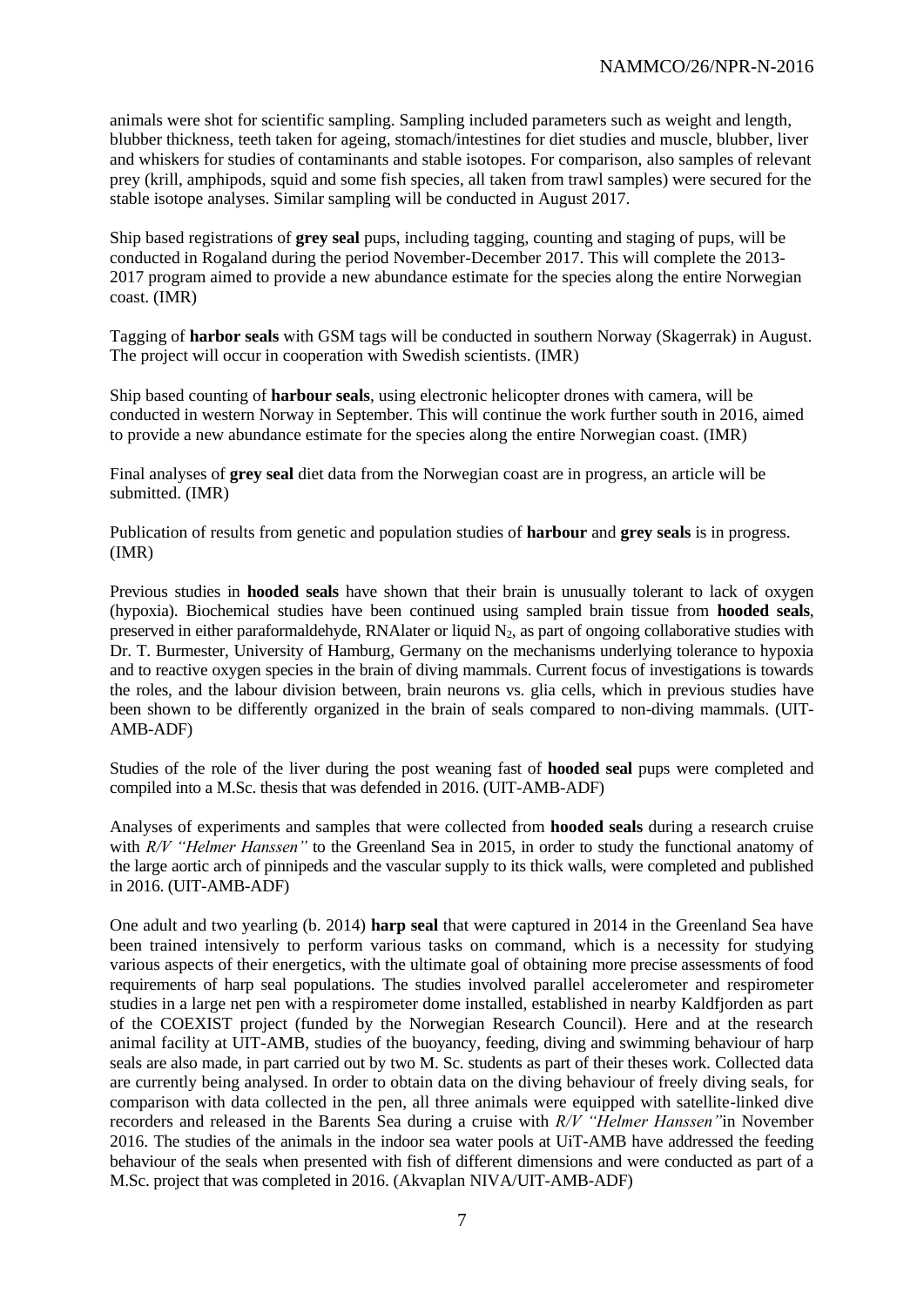Blood and other tissue samples, collected from harp and hooded seals during a research cruise with *R/V "Helmer Hanssen"* to the Greenland Sea in 2015. These samples have been further processed with regard to contaminant analyses, histopathological examinations and disease surveillance, by Dr. R. Dietz and PhD-student Jean-Pierre Desforges at Aarhus University, Denmark. The work is collaboration between Department of Bioscience at Aarhus University, Denmark, and UIT-AMB-ADF.

### *CETACEANS*

Sampling of **minke whale** stomach contents and life history parameters will be performed during the commercial hunt in June. (IMR)

Studies of **harbor porpoise** ecology and population biology were initiated in 2016 and continues in 2017. Samples are obtained from bycatches. (IMR, UiT)

#### **Long-finned pilot whale** *(Globicephala melas)*

Biochemical studies are conducted with brain tissue sampled from **long-finned pilot whales**, preserved in either paraformaldehyde, RNAlater or liquid  $N_2$ , as part of ongoing collaborative studies between AMB-UiT, Bjarni Mikkelsen at the Natural History Museum of the Faroe Islands and Dr. T. Burmester, Zoologisches Institut und Museum, Universität Hamburg, Germany. (UIT-AMB-ADF)

# **IV ADVICE GIVEN AND MANAGEMENT MEASURES TAKEN**

#### **Sealing**

Advice on the management of harp and hooded seals is based on deliberations in the ICES / NAFO / NAMMCO Working Group on Harp and Hooded Seals (WGHARP). WGHARP met during 26-30 September 2016 at the ICES HO in Copenhagen, Denmark, to assess the status and harvest potential of stocks of Greenland Sea harp and hooded seals and harp seals in the White Sea. The advice given subsequently by ICES, were used by the Joint Norwegian-Russian Fisheries Commission to establish management advice for 2017.

The basis for the advice was a request from Norway in October 2015 where ICES was requested to assess the status and harvest potential of harp seal stocks in the Greenland Sea and White Sea/Barents Sea and of the hooded seal stocks in the Greenland Sea, and to assess the impact on the harp seal stocks in the Greenland Sea and the White Sea/Barents Sea of an annual harvest of: 1) Current harvest levels; 2) Sustainable catches (defined as the fixed annual catches that stabilizes the future 1+ population); 3) Catches that would reduce the population over a 10-year period in such a manner that it would remain above a level of 70% of current level with 80% probability.

ICES have developed a Precautionary harvest strategy for the management of harp and hooded seals. The strategy includes two precautionary and one conservation (limit) reference levels. The reference levels relate to the pristine population size, which is the population that would be present on average in the absence of exploitation, or a proxy of the pristine population (which in practical terms is referred to as the maximum population size historically observed,  $N_{max}$ ). A conservation, or lower limit reference point, N<sub>lim</sub>, identifies the lowest population size which should be avoided with high probability. The first precautionary reference level is established at 70% (N<sub>70</sub>) of N<sub>max</sub>. When the population is between  $N_{70}$  and  $N_{\text{max}}$ , harvest levels may be decided that stabilise, reduce or increase the population, so long as the population remains above the  $N_{70}$  level. ICES has suggested that this could be done by designing the TAC to satisfy a specific risk criterion which implicate 80% probability of remaining above  $N_{70}$  over a 15-year period. When a population falls below the  $N_{70}$  level, conservation objectives are required to allow the population to recover to above the precautionary  $(N_{70})$  reference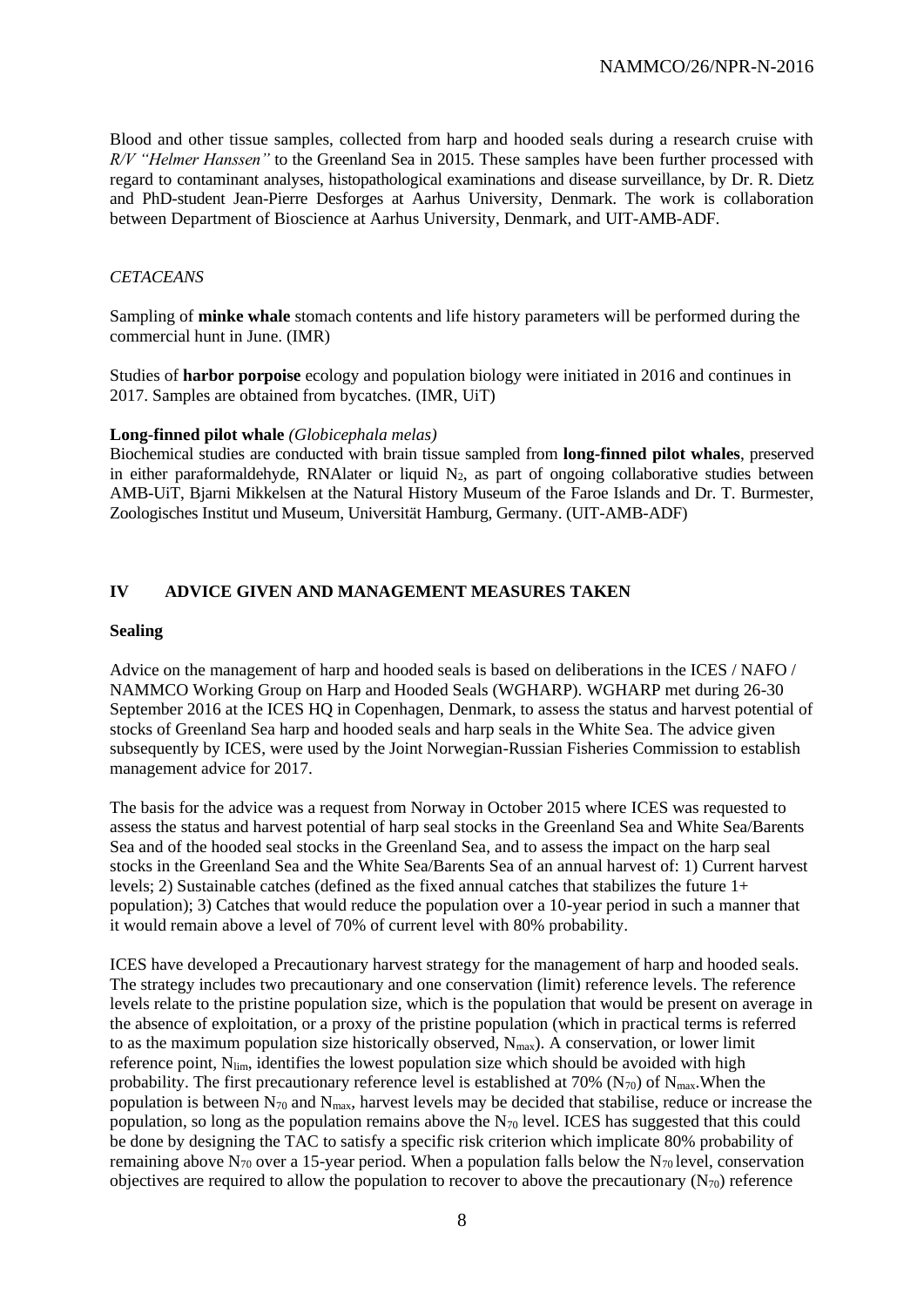level. N<sup>50</sup> is a second precautionary reference point where more strictly control rules must be implemented, whereas the N<sub>lim</sub> reference point (set by ICES at 30% (N<sub>30</sub>) of N<sub>max</sub>) is the ultimate limit point at which all harvest must be stopped.

The ICES management of harp and hooded seals require that the populations in question are defined as "data rich". Data rich stocks should have data available for estimating abundance where a time series of at least three abundance estimates should be available spanning a period of 10-15 years with surveys separated by 2-5 years, the most recent abundance estimates should be prepared from surveys and supporting data (e.g., birth and mortality estimates) that are no more than 5 years old. Stocks whose abundance estimates do not meet all these criteria are considered "data poor", and should be managed more conservatively.

Population assessments were based on a population model that estimates the current total population size, incorporating historical catch data, estimates of pup production and historical values of reproductive rates. The modelled abundance is projected into the future to provide a future population size for which statistical uncertainty is provided for various sets of catch options. In case of "data poor" populations, catch limits are estimated using the more conservative Potential Biological Removal (PBR) approach.

Using the population assessment model, the size of the **Greenland Sea harp seal** population was estimated as 676 500 (95% C.I. 490 190 – 862 810) animals in 2017. ICES consider this population to be data rich, and above the  $N_{70}$  level (i.e., more than 70% of known maximum abundance measured). Thus, it is appropriate to provide catch advice using the assessment model and to apply the Precautionary harvest strategy. Current catch level will likely result in an increase in population size of 76% over the 15-year's period 2017-2032, whereas a catch of 21 500 1+ animals, or an equivalent number of pups (where one 1+ seal is balanced by 2 pups) per year would sustain the population at present level over the same period. Catches that would reduce the population over a 15-year period in such a manner that it would remain above a level of 70% of current level with 80% probability are 26 000 1+ animals, or an equivalent number of pups (where one 1+ seal is balanced by 2 pups), in 2017 and subsequent years. Any allowable catch should be contingent on an adequate monitoring scheme to detect adverse impacts before it is too late for them to be reversed, particularly if the TAC is set at a level where a decline is expected.

Recent Russian aerial surveys of the **White Sea/Barents Sea harp** seal stock suggest that there may have been a sudden reduction in pup production after 2003. ICES have suggested that the reduced pup production does not appear to be a result of poor survey timing, poor counting of imagery, disappearance or mortality of pups prior to the survey or increased adult mortality. The most likely explanation for the change in pup production seems to be a decline in the reproductive state of females.

The population assessment model used for the White Sea/Barents Sea harp seal population provided a poor fit to the pup production survey data. Nevertheless, ICES has decided to continue to use the model which estimated a total 2017 abundance of 1 408 200 (95% C.I. 1 251 680 – 1 564 320). The modelled total population indicates that the abundance decreased from 1946 to the early 1960s, increased from the early 1960s to the early 1980s, but then declined again until around 2007. The model suggests an increase in population size after 2007. Based on current data availability, this population is considered "data poor". The equilibrium catch level is  $10\,090$  1+ animals, or an equivalent number of pups (where one 1+ seal is balanced by 2 pups), in 2017 and subsequent years. Using the traditional PBR approach, removals were estimated to be 39 985 seals (irrespective of age). However, this catch option indicates a 33% reduction of the 1+ population over the next 15 years. More conservative PBR approaches (but still within the defined framework of the method) were attempted as well, but they also resulted in population reductions (of 10-25%) over the next 15 years. Despite that this population is now classified as data poor, ICES expressed concerns over the high removals and declining population resulting from the PBR estimations, and concluded that the estimated equilibrium catches were the most preferred option.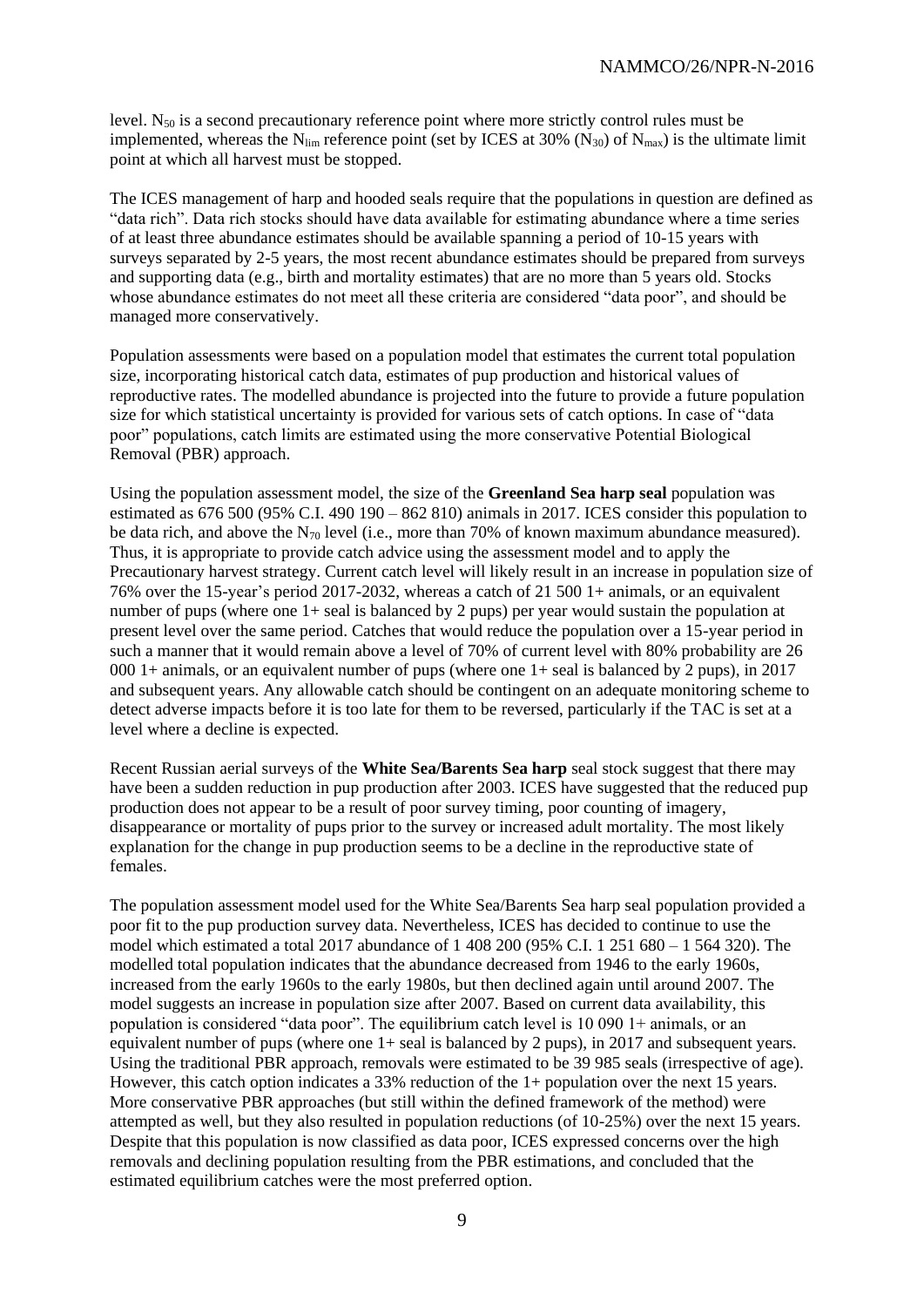Results from the most recent (2012) pup survey suggest that current **Greenland Sea hooded seal** pup production remains very low, and lower than observed in comparable surveys in 1997, 2005 and 2007. Due to some uncertainty regarding the historical data on pregnancy rates, the population model was run for a range of pregnancy rates (assuming 50%, 70% or 90% of the mature females produced offspring, respectively). All model runs indicated a population currently well below  $N_{30}$  (30% of largest observed population size). Recent analyses have indicated that pregnancy rates have remained rather constant around 70% in the period 1958 – 1999. Using this scenario, the model estimates a 2017 total population of 80 460 (95% C.I. 59 020 – 101 900). Following the Precautionary harvest strategy and the fact that the population is below  $N_{\text{lim}}$ , ICES recommend that no harvest be allowed for Greenland Sea hooded seals at this time.

Traditionally, both Russia and Norway have participated in the sealing operations in the West Ice and the East Ice and have, therefore, allocated quotas on a bilateral basis in negotiations in the Joint Norwegian-Russian Fisheries Commission. However, the Russians cancelled their sealing operations in the West Ice in 2001. The Norwegian shares of the 2017 quotas would be the total TAC of harp seals in the West Ice. In the East Ice, the Norwegian quota was set at 7,000 harp seals.

In 1996 new regulations for the **coastal seal hunt**, including catch reports, were introduced. Quotas were set based on the available information on seal abundance along the coast. In 2003, quotas were increased substantially compared to the recommendations based on scientific advice, when they were set at 1186 grey seals (25% of abundance estimate) and 949 harbour seals (13% of abundance estimate). In 2003-2010, annual catches varied between 302-516 grey seals and 457-905 harbour seals. In 2010, new management plans for harbour and grey seals were implemented. The goal is to ensure sustainable populations of grey and harbour seals within their natural distribution areas. Regulating measures should be designed to ensure that they have the greatest impact in areas where there is documented significant damage to the fishing industry caused by seals. Target population sizes were decided to be 7000 harbour seals counted during moult and a grey seal population producing 1200 pups annually along the Norwegian coast. Hunting quotas should be set to regulate the seal populations in relation to the target levels. For 2011, quota for harbour seals was set to 460 and 230 seals were taken. For grey seals recommended quota was 460, set quota was 1040 but only 111 grey seals were taken. Compensations paid for shot seals were stopped for 2011. For 2012, 2013, 2014, 2015 and 2016, recommended and set quotas were 460, 482, 425, 455 and 455 harbour seals, respectively. For grey seals quotas were 460 animals in 2012-2014, but due to observations of declines in pup production the quotas were reduced to 315 in 2015 and further down to 210 in 2016. Compensations paid for shot seals were again introduced in 2012 (250 NOK/seal): 355 harbour seals and 64 grey seals were taken in 2012; 483 harbour seals and 177 grey seals in 2013; 406 harbour seals and 213 grey seals in 2014; 297 harbour seals and 82 grey seals in 2015, and 362 harbor seals and 33 grey seals in 2016.

### **Whaling**

At the IWC Annual Meeting in 1992 Norway stated that it intended to reopen the traditional **minke** whaling in 1993. So far, IWC has accepted the RMP developed by its Scientific Committee as a basis for future management decisions but has not implemented the procedure. The Norwegian Government therefore decided to set quotas for the 1993 and following seasons based on RMP, with parameters tuned to the cautious approach level as expressed by the Commission and using the best current abundance estimates as judged by the IWC Scientific Committee. In recent years research has been conducted on modification and retuning of the procedure to other target levels than the original 0.72, chosen by the Commission.

At, in principle, regular intervals an *Implementation Review* of the RMP for a specific species and management area is conducted. During such reviews, the input data as well as biological information including genetics are critically evaluated and conditioned for simulation trials of management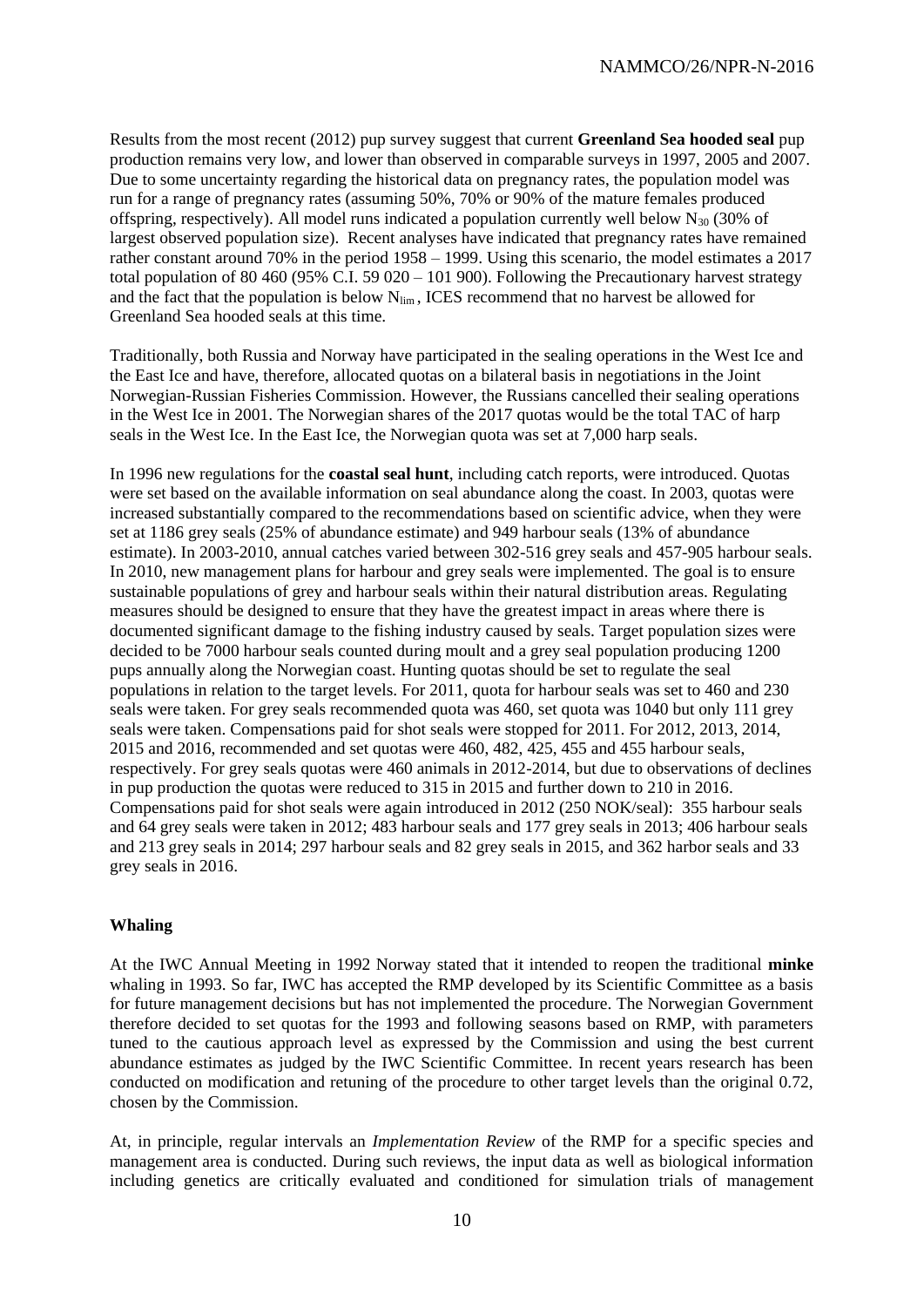scenarios. The most recent review for North Atlantic common minke whales has been conducted over the period 2014-2017. It has been concluded that there is a single panmictic minke whale population in the Northeast Atlantic and new abundance estimates have been approved for use in RMP. From the 2008-2013 period, the total estimate for the surveyed areas is 100 615 (cv 0.17), of which 89 623 (cv 0.18) animals are in the Eastern area. (IMR).

Starting in 2016, a new six-year block quota 2016-2021, was set with an annual total catch quota of 880 animals of which 710 could be taken within the Northeastern stock area (the E Small Areas, i.e. the EW, EN, ES and EB Small Areas) and 170 within the CM area of the Central **minke whale** stock. The catch quotas are set for each of the five management areas, and untaken quotas may be transferred to following years within the period which the block quota is set for.

For 2016 the total catch quota was set to 880 **minke whales.** For 2017 the total catch quota, including transfers, was 999 minke whales. The catching season opens April 1 and are closed medio September.

# **V PUBLICATIONS AND DOCUMENTS**

#### *Peer reviewed*

- Blanchet, M.-A, Lydersen, C., Ims, R. A. and Kovacs, K. M. 2016. Making it through the first year: ontogeny of movement and diving behavior of harbor seals from Svalbard, Norway. Mar. Mammal Sci. 32: 1340-1369.
- Blix, A. S. 2016. Adaptations to polar life in mammals and birds. J Exp Biol 219: 1093-1105 doi:10.1242/jeb.120477
- Blix, A. S., Kuttner S, Messelt E. B. 2016. Ascending aorta of hooded seals with particular emphasis on its vasa vasorum. Am J Physiol Regul Integr Comp Physiol 311:R144-R149
- Fabrizius A, Hoff MLM, Engler G, Folkow LP, Burmester T. 2016. When the brain goes diving: transcriptome analysis reveals a reduced aerobic energy metabolism and increased stress proteins in the seal brain. BMC Genomics 17:583 doi:10.1186/s12864-016-2892-y
- Geiseler S, Larson J, Folkow LP. 2016. Synaptic transmission despite severe hypoxia in hippocampal slices of the deep-diving hooded seal. Neurosci 334: 39-46. <http://dx.doi.org/10.1016/j.neuroscience.2016.07.034>
- Gurarie E, Bengtson JL, Bester MN, Blix AS, Cameron M, Bornemann H, Nordøy ES, Plötz J, Steinhage D, Boveng P. 2016. Distribution, density and abundance of Antarctic ice seals off Queen Maud Land and the eastern Weddell Sea. Polar Biol doi:10.1007/s00300-016-2029-4.
- Hamilton, C. D., Lydersen, C., Ims, R.A. and Kovacs, K. M. 2016. Coastal habitat use by ringed seals *Pusa hispida* following a regional sea-ice collapse: importance of glacial refugia in a changing Arctic. Mar. Ecol. Progr. Ser. 545: 261-277.
- Hindell, M. A., McMahon, C. R., Bester, M. N., Boehme, L., Costa, D., Fedak, M. A., Guinet, C., Herraiz-Borreguero, L., Harcourt, R. A., Huckstadt, L., Kovacs, K. M., Lydersen, C., McIntyre, T., Muelbert, M., Patterson, T., Roquet, F., Williams, G. and Charrassin, J.-B. 2016. Circumpolar habitat use in the southern elephant seal: implications for foraging success and population trajectories. **Ecosphere** 7, e01213,1-27, doi 10.1002/ecs2.1213.
- Hoff MLM, Fabrizius A, Folkow LP, Burmester T. 2016. An atypical distribution of lactate dehydrogenase isoenzymes in the hooded seal (*Cystophora cristata*) brain may reflect a biochemical adaptation to diving. J Comp Physiol B 186:373-386. doi: 10.1007/s00360-015- 0956-y.
- Larsen, Nymo, Godfroid. 2016. *Brucella pinnipedialis* in hooded seal (*Cystophora cristata*) primary epithelial cells. Acta Veterinaria Scandinavia 2016, 58:9. DOI: 10.1186/s13028-016-0188-5
- Lindqvist, C., Roy, T., Lydersen, C., Kovacs, K., Aars, L., Wiig, Ø and Bachmann, L. 2016. Genetic diversity of historical Atlantic walruses (*Odobenus rosmarus rosmarus*) from Bjørnøya and Håøya (Tusenøyane), Svalbard, Norway. BMC Res. Notes 9:112, 1-8, doi: 10.1186/s13104- 016-1907-8.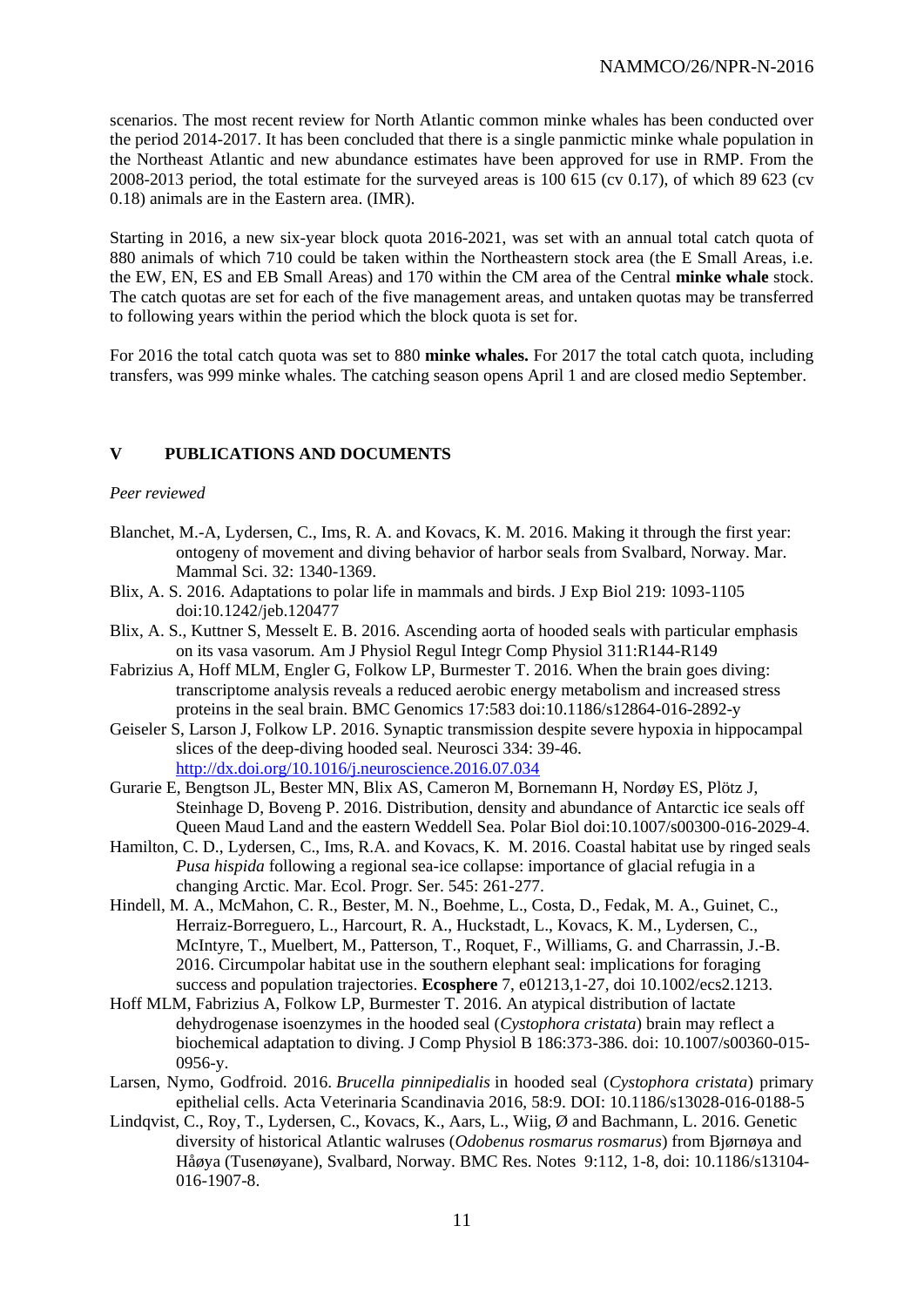- Lindstrøm, U., Planque, B. & Subbey, S. 2016. Multiple patterns of food web dynamics revealed by a minimal non-deterministic model. Ecosystems. Doi: 10.1007/s10021-016-0022-y.
- Lowther, A. D. , Lydersen, C. and Kovacs, K. M. 2016. The seasonal evolution of shelf water masses around Bouvetøya, a subantarctic island in the mid-Atlantic sector of the Southern Ocean. Polar Res. 35, 28278, doi: 10.3402/polar.v35.28278.
- Lydersen, C., Fisk, A. T. and Kovacs. K. M. 2016. A review of Greenland shark (*Somniosus microcephalus*) studies in the Kongsfjorden area, Svalbard Norway. Polar Biol. 39: 2169- 2178.
- Meier, S., Falk-Petersen, S., Gade-Sørensen, L.Å., Greenacre, M., Haug, T. & Lindstrøm, U. 2016. Fatty acids in common minke whales (*Balaenoptera acutorostrata*) blubber reflect the feeding area and food selection, but also high endogeneous metabolism. Marine Biology Research 12: 221-238. Doi.org/10.1080/17451000.2015.1118513.
- Niemandt, C., Kovacs, K. M., Lydersen, C., Dyer, B. M., Isaksen, K., Mehlum, F, Hofmeyr, G. J. G. and Bruyn, P. J. N. de. 2016. Chinstrap and macaroni penguin diet and demography at Nyrøysa, Bouvetøya, Southern Ocean. Antarct. Sci. 28: 91-100.
- Nyhus, E.S., Lindqvist, C., Kovacs; K.M., Lydersen, C., Wiig, Ø, and Bachmann, L. 2016. Mitogenomics of contemporary Spitsbergen stock bowhead whales (*Balaena mysticetus*). Mitochondrial DNA Part B: Resources 1: 898-900.
- Nymo, Al-Dahouk, Bakkemo, Seppola, Jiménez de Bagüés, Godfroid, Larsen. 2016. Experimental infection in Atlantic cod (*Gadus morhua*) with a *Brucella pinnipedialis* strain from hooded seal (*Cystophora cristata*). PLoS ONE 2016, 11(7): e0159272. doi:10.1371/journal.pone.0159272.
- Routti, H., Gabrielsen, G. W., Herzke, D., Kovacs, K. M. and Lydersen, C. 2016. Spatial and temporal trends in perfluoroalkyl substances (PFASs) in ringed seals (*Pusa hispida*) from Svalbard. Environ. Pollut. 214: 230-238.
- Scheffers, B. R., de Meesters, L., Bridge, T.C.L., Hoffmann, A. A., Pandolfi, J. M., Corlett, R. T., Butchart, S. H. M., Pearce-Kelly, P., Kovacs, K. M., Dudgeon, D., Pacifici, M., Rondinini, C., Foden, W. B., Martin, T. G., Mora, C., Bickford, D. and Watson, J. E. M. 2016. The broad footprint of climate change from genes to biomes to people. Science 354.719-
- Schots PC, Bue ME, Nordøy ES (2016) Hooded seal (*Cystophora cristata*) pups ingest snow and seawater during their post-weaning fast. J Comp Physiol B 187: 493-502. DOI: 10.1007/s00360-016-1048-3
- Tarroux, A., Lowther, A. D., Lydersen, C. and Kovacs, K.M. 2016. Temporal shift in the isotopic niche of female Antarctic fur seals from Bouvetøya. **Polar Res**. 35, 31335, doi: 10.3402/polar.v35.31335.
- Wohlert D, Kröger J, Witt M, Schmitt O, Wree A, Czech-Damal N, Siebert U, Folkow L, Hanke F. 2016. A comparative morphometric analysis of three cranial nerves in two phocids: The hooded seal (*Cystophora cristata*) and the harbor seal (*Phoca vitulina*). Anat Rec 299:370- 378. doi: 10.1002/ar.23298
- Yamamura, M., Yangihara, H., Solvang, H.K., Øien, N. & Haug, T. 2016. Canonical correlation analysis for geographical and chronological responses. Procedia Computer Science 96: 1351- 1360. Doi:10.1016/j.procs.2016.08.180.

# *Others*

- Algera, A. I. 2016. Energetic consequences and implications for food consumption models when feeding on various sizes of fish in harp seals (*Phoca groenlandica*). UiT – the Arctic University of Norway.
- Bjørge, A. & Moan, A. 2016. Revised estimates of harbour porpoise (*Phocoena phocoena*) bycatches in two Norwegian coastal gillnet fisheries. IWC SC/66b/SM/03. 16 pp.
- Bjørge, A., Moan, A., Nilssen, K.T. & Øigård., T.A. 2016. Bycatch of harbor and grey seals in Norway. NAMMCO SC / 23 / CSWG / 7: 14 pp.
- Bjørge, A. & Nilssen, K.T. 2016. Five years' experience with management plans for harbour and grey seals in Norway. Is there a need for revision? NAMMCO SC / 23 / CSWG / 4: 6 pp.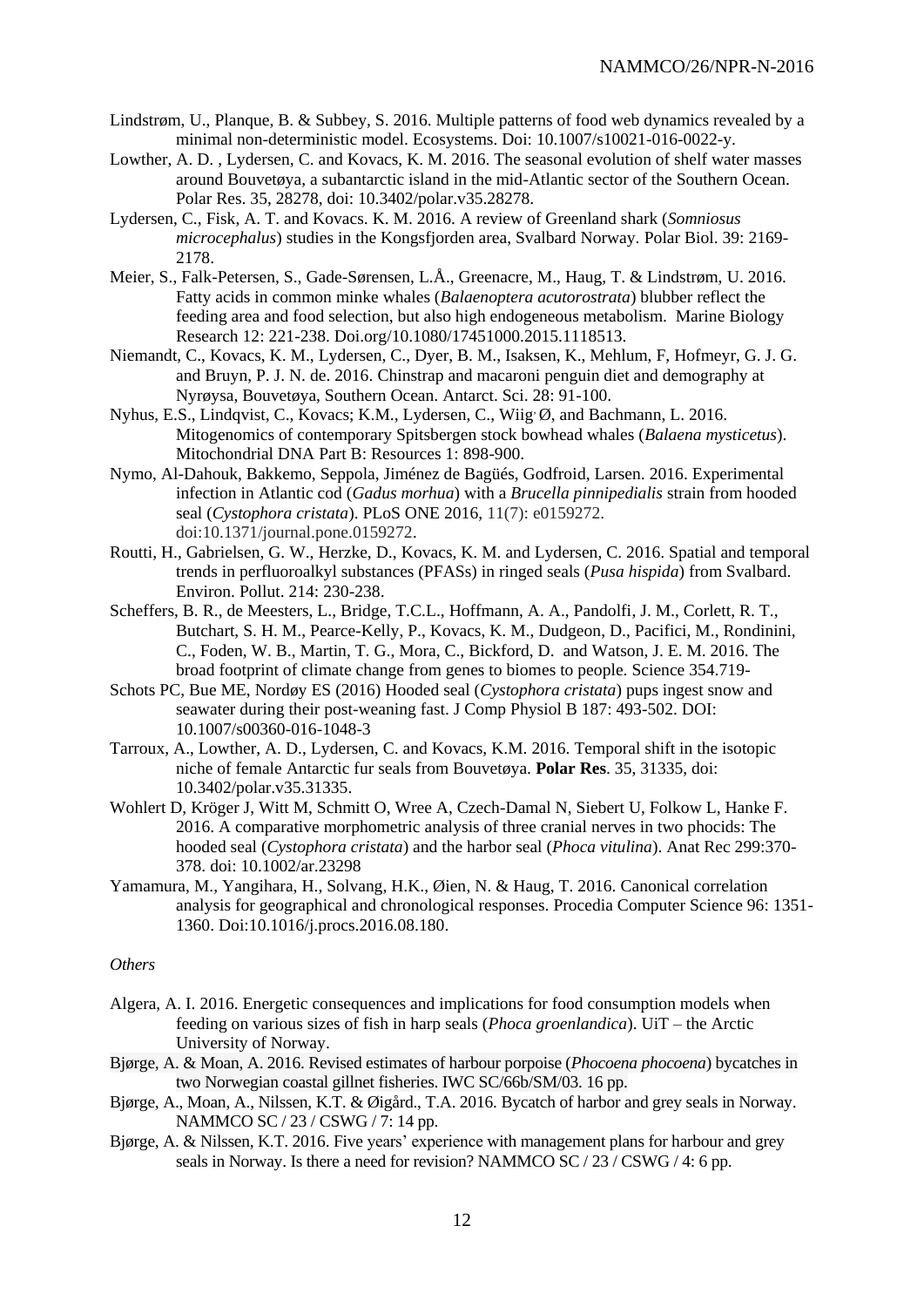- Desforges, JP, Levin M, Jasperse L, De Guise S, Eulaers I, Letcher R, Acquarone M, Nordøy E, Folkow L, Jensen TH, Kjærgaard B, Grøndahl C, Warming K, Sonne C Dietz R. 2016. In vitro immunotoxicity of blubber-derived contaminant cocktails in freshly collected lymphocytes from marine mammals. Dioxin 2016, Firenze, 28 August – 2 September 2016.
- Frie, A.K. 2016. Preliminary analyses of population structure in Norwegian harbour seals. NAMMCO SC / 23 / CSWG / 17: 7 pp.
- Frie, A.K. 2016. A 2014 update and reassessment of reproductive parameters of Northeast Atlantic of harp seals (*Pagophilus groenlandicus*). ICES WGHARP WP SEA 246, 12 pp.
- Geiseler, S.G. 2016. Breathtaking brains intrinsic neural adaptations to hypoxia. UiT the Arctic University of Norway, 86 pp.
- Glover, K.A., Haug, T., Øien, N., Seliussen, B.B. & Skaug, H.J. 2016. Plans for upgrading the Norwegian Minke Whale DNA Register (NMDR) in the period 2016 to 2017. IWC SC/66b/DNA/02. 3 pp.
- Grist, J.P., Josey, S.A., Boehme, L., Meredith, M.P., Laidre, K.L., Heide-Jørgensen, M.P., Kovacs, K.M., Lydersen, C., Davidson, F.J.M., Stenson, G.B., Hammill, M.O., Marsh, R. and Coward, A.C. 2016. When does the warmest water reach Greenland? (Abstract ID: HE52A-01) Ocean Sciences Meeting, 21-26 February 2016, New Orleans, USA.
- Grønnestad, R., Villanger, G. D., Polder, A., Kovacs, K. M., Lydersen, C., Jenssen, B. and Borgå, K. 2016. Levels and maternal transfer of PFAS in Arctic hooded seal mother-pup pairs. SETAC Europe  $26<sup>th</sup>$  Ann. Meet., Nantes, France, 22-26 May 2016.
- Haug, T. & Øigård, T.A. 2016. Sel Grønlandssel & Klappmyss. Pp. 174-175 i Bakketeig, I.E., Hauge, M., Kvamme, C., Sunnset, B.H. & Toft, K.Ø. (Eds.) Havforskningsrapporten 2016, Fisken og havet, Særnummer 1-2016. Havforskningsinstituttet, Bergen.
- Haug, T. & Zabavnikov, V. 2016. Norwegian and Russian catches of harp and hooded seasl in the Northeast Atlantic in 2015-2016. ICES WGHARP WP SEA 238, 2 pp.
- Kovacs, K.M., Frie, A.K., Skern-Mauritzen, M., Belikov, S.E., Svetochev, V.N. and Lydersen, C. 2016. Marine mammals Pp. 37-41 *in* Joint Norwegian - Russian environmental status 2013. Report on the Barents Sea Ecosystem. Part II (McBride, M.M., Hansen, J.R., Korneev, O., Titov, O. (Eds.) Stiansen, J.E., Tchernova, J., Filin, A., Ovsyannikov A. (Co-eds.) IMR/PINRO Joint Report Series, 2016 (2), 359 pp. ISSN 1502-8828.
- Kovacs, K.M., Lemons, R. and Lydersen, C. 2016. Walruses in a time of climate change. Bull. Am. Met. Soc. S97 (No 8): 136-137.
- Lacy, R.C., Kovacs, K.M., Lydersen, C. and Aars, J. 2016. Exploring impacts of declining sea ice on polar bears and their ringed seal and bearded seal prey in the northern Barents Sea (Case Study 4). Pp 77-81 *in IUCN SSC Guidelines for Assessing Species' Vulnerability to Climate Change*. Version 1.0 (W.B. Foden and B.E. Young, eds). Cambridge, UK and Gland, Switzerland: IUCN Species Survival Commission. x+114pp
- Larsen, Hammerl, Murugaiyan, Filter, Nymo, Godfroid, Rösler, Al Dahouk. 2016. Survival of marine *Brucella* spp. in seawater [oral]. 12th Conference of the European Wildlife Disease Association, August 2016, Berlin, Germany.
- Lowther, A., Godø, O. R., Kovacs, K., Krafft, K., Lydersen, C., Staniland, I., Trathan,P. & Watkins., J. 2016. Exploitation of Antarctic krill *Euphausia superba* by three air-breathing predators with contrasting foraging strategies – implications for fisheries feedback management. XXXIV Sci. Comm. Antarct. Res. Bien. Meetings & Open Sci. Conf., Kuala Lumpur, Malaysia, 20-30 August 2016. p. 34
- Martinez, E. D. 2016. Changes in size, chemical composition and structure of the hooded seal (*Cystophora cristata*) pup liver, from birth to weaning and after the post-weaning fast. UiT – the Arctic University of Norway, 138 pp.
- Nilssen, K.T. 2016. Catches of harbor and grey seals in Norway. NAMMCO SC / 23 / CSWG / 10: 4 pp.
- Nilssen, K.T. & Bjørge, A. 2016. Havert og steinkobbe. Pp. 176-177 i Bakketeig, I.E., Hauge, M., Kvamme, C., Sunnset, B.H. & Toft, K.Ø. (Eds.) Havforskningsrapporten 2016, Fisken og havet, Særnummer 1-2016. Havforskningsinstituttet, Bergen.
- Nilssen, K.T., Bjørge, A. & Härkönen, T. 2016. Status of harbour seals along the Norwegian coast in 2011-2015. NAMMCO SC / 23 / CSWG / 5: 11 pp.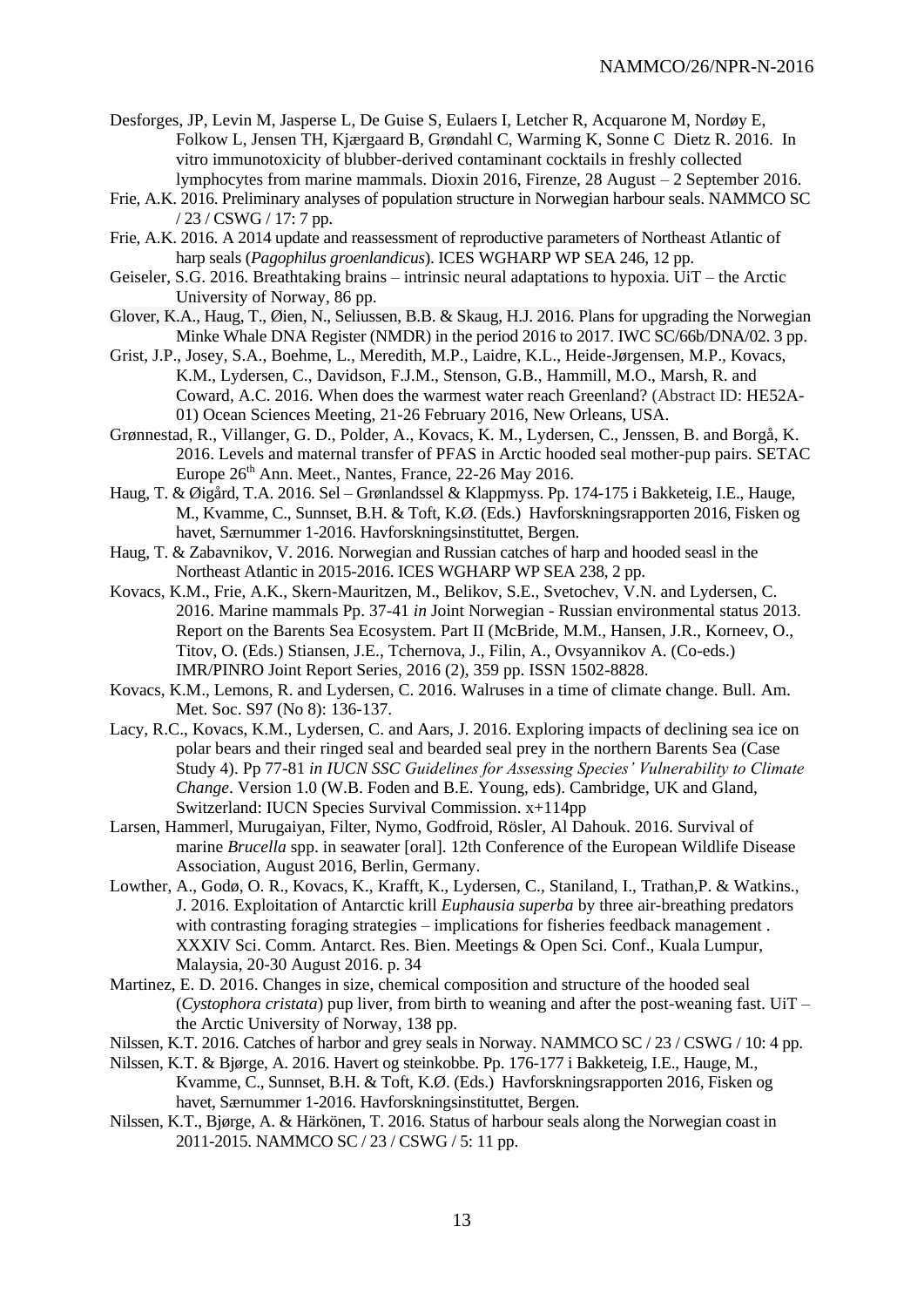- Nilssen, K.T., Lindstrøm, U., Tuominen, T.-R., Lindblom, L. & Haug, T. 2016. Diet and ptrey consumption of grey seals (*Halichoerus grypus*) in Norwegian waters. NAMMCO SC / 23 / CSWG / 18: 30 pp.
- Nilssen, K.T., Øigård, T.A., Lindstrøm, U., Haug, T., Poltermann, M. & Skavberg, N.E. 2016. Status of grey seals in Norway 2016. NAMMCO SC / 23 / CSWG / 9: 12 pp.
- Øien, N. 2016. Report of the Norwegian 2015 survey for minke whales in the Small Management Area EW – Norwegian Sea and NASS-2015 extension survey in the Small Management Area CM – Jan Mayen area. IWC SC/66b/RMP/06. 10 pp.
- Øien, N. 2016. Vågehval. P. 195 i Bakketeig, I.E., Hauge, M., Kvamme, C., Sunnset, B.H. & Toft, K.Ø. (Eds.) Havforskningsrapporten 2016, Fisken og havet, Særnummer 1-2016. Havforskningsinstituttet, Bergen.
- Øigård, T.A. & Haug, T. 2016. The 2017 abundance of harp seals (*Pagophilus groenlandicus*) in the Barents Sea / White Sea. ICES WGHARP WP SEA 239, 19 pp.
- Øigård, T.A. & Haug, T. 2016. The 2017 abundance of harp seals (*Pagophilus groenlandicus*) in the Greenland Sea. ICES WGHARP WP SEA 240, 17 pp.
- Øigård, T.A. & Haug, T. 2016. The 2017 abundance of of hooded seals (*Cystophora cristata*) in the Greenland Sea. ICES WGHARP WP SEA 241, 8 pp.
- Ramasco, V. & Nilssen, K.T. 2016. Har oppdaget ny hvileadferd hos steinkobbe. Pp. 55-57 i Bakketeig, I.E., Hauge, M., Kvamme, C., Sunnset, B.H. & Toft, K.Ø. (Eds.) Havforskningsrapporten 2016, Fisken og havet, Særnummer 1-2016. Havforskningsinstituttet, Bergen.
- Ramasco, V. & Nilssen, K.T. 2016. Rests more and eats less. Fram Forum 2016: 52-55.
- Roquet, F., Boehme, L. Bester, M., Bornemann, H., Brasseur, S., Charrassin, J.-B., Costa, D., Fedak, M., Guinet, C., Hall, A., Harcourt, R., Hindell, M., Kovacs, K., Lydersen, C., McMahon, C., Picard, B., Reverdin, G. and Vincent, C. 2016. When diving animals help us to observe the oceans: the MEOP data portal. [IMDIS 2016](http://imdis2016.seadatanet.org/) (International Conference on Marine Data and Information Systems). Gdansk, Poland, Oct. 11-13, 2016.
- Sivle, L.D. & Kvadsheim, P.H. 2016. Militære sonarer forstyrrer sjøpattedyr. Pp. 102-103 i Bakketeig, I.E., Hauge, M., Kvamme, C., Sunnset, B.H. & Toft, K.Ø. (Eds.) Havforskningsrapporten 2016, Fisken og havet, Særnummer 1-2016. Havforskningsinstituttet, Bergen.
- Solvang, H.K & Øien, N.I. 2016. Updates 2014-2016: Preliminary abundance estimates of common minke whales in Svalbard 2014, the Norwegian Sea and Jan Mayen 2015, and the Jan Mayen area 2016, with distributional maps for minke, fin, humpback and sperm whales. NAMMCO Abundance Estimation Working Group, 16-18 Oct 2016, Copenhagen. SC23/AE/009, 12 pp.
- Solvang, H.K, Skaug, H.J. & Øien, N.I. 2016. Preliminary abundance estimates of common minke whales in Svalbard 2014 and the Norwegian Sea 2015, including the NASS-2015 extension survey in the Small Management Area CM – Jan Mayen area. IWC SC/66b/RMP/03. 12 pp.
- Tarroux, A., Lowther, A., Lydersen, C. & Kovacs, K. M. 2016. Temporal shift in the isotopic niche of female Antarctic fur seals from Bouvetøya. Poster. XXXIV Sci. Comm. Antarct. Res. Bien. Meetings & Open Sci. Conf., Kuala Lumpur, Malaysia, 20-30 August 2016

# **VI APPENDIX 1 – CATCH DATA**

### **Sealing**

Norwegian catches in the Greenland Sea (West Ice) in 2016 was taken by one vessel, whereas no Russian seal vessels participated in the area. Due to the uncertain status for Greenland Sea hooded seals, no animals of the species were permitted taken in the ordinary hunt operations in 2016. Only a few animals were taken for scientific purposes. The 2016 TAC for harp seals in the Greenland Sea was set at 21 270 1+ animals (where 2 pups balance one 1+ animal), i.e. the removal level that would reduce the population with 30% over the next 10-year period.

A possible reduction in harp seal pup production in the White Sea may have prevailed after 2003. Due to concern over this, ICES recommended that removals be restricted to the estimated sustainable equilibrium level of 19,200 1+ animals (where 2 pups balance one  $1+$  animal) in the White and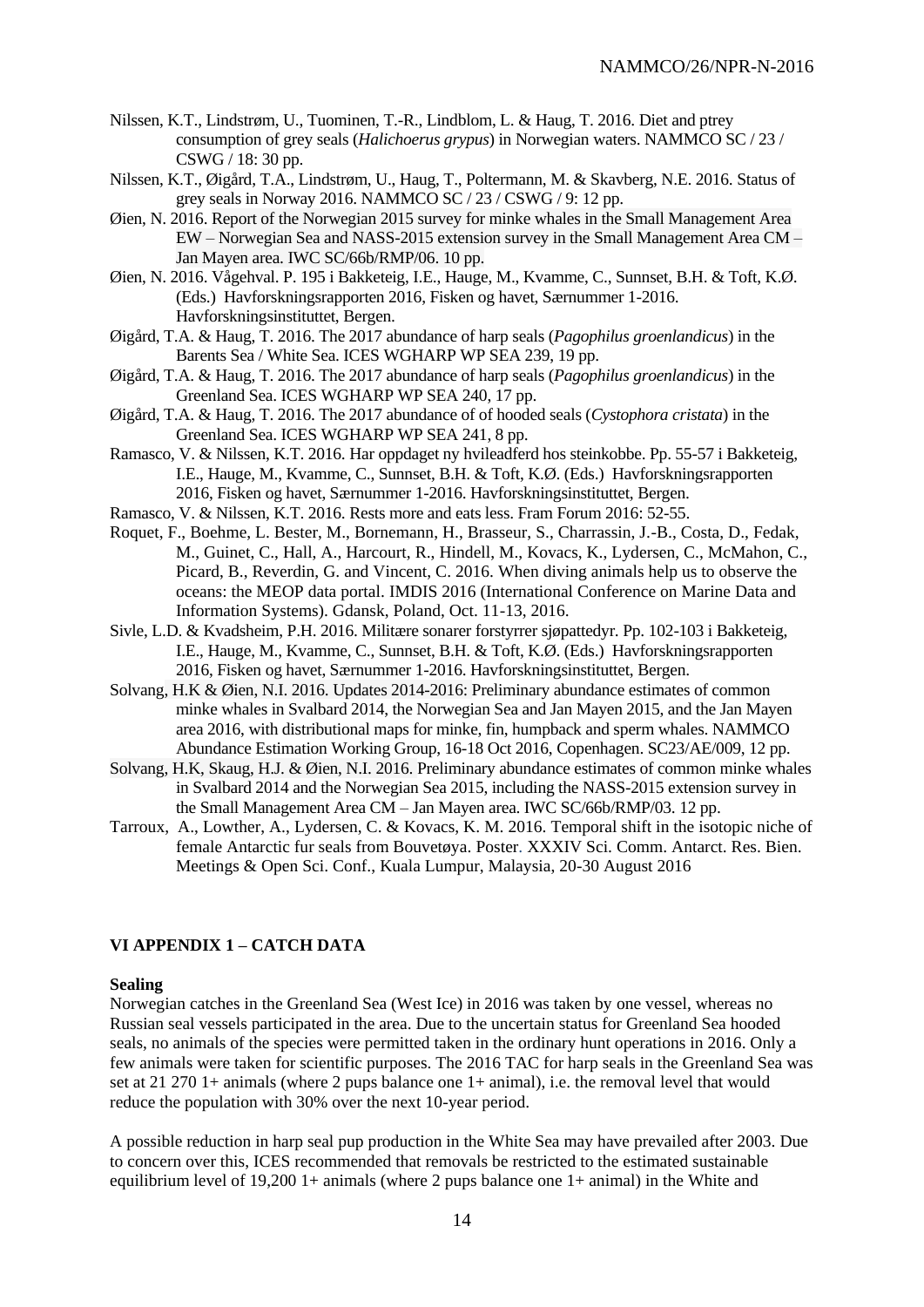Barents Sea in 2016. The Joint Norwegian-Russian Fisheries Commission has followed this request and allocated 7,000 seals of this TAC to Norway.

Table VI.I shows the Norwegian catches of harp and hooded seals in 2016. The total quotas given were not fulfilled in any area: In the West Ice, only 6% of the given harp seal quota was taken. A ban implemented on all pup catches prevented Russian hunt in the White Sea during the period 2009-2013. This ban was removed before the 2014 season. Unfortunately, however, the availability of ice was too restricted to permit sealing, resulting in no commercial Russian harp seal catches in the White Sea in 2015 and 2016. Also, no Norwegian vessels aimed for the hunting area in the southeastern Barents Sea (the East Ice) in 2016. In September 2016, 28 harp seals (1+ animals) were taken for scientific purposes north of Svalbard – presumably from the White Sea / Barents Sea population.

|        | Table VI.1. Norwegian catches of harp and hooded seals in 2016. 1+ means one year old or older |  |  |  |
|--------|------------------------------------------------------------------------------------------------|--|--|--|
| seals. |                                                                                                |  |  |  |

| Catching area: | The West Ice |       |       | The East Ice |  |       |  |
|----------------|--------------|-------|-------|--------------|--|-------|--|
| <b>Species</b> | Pups         | $+$   | Total | Pups         |  | Total |  |
| Harp seals     | 426          | 1,016 | .442  |              |  | 28    |  |
| Hooded seals   |              |       | .8    |              |  |       |  |

### **Whaling**

After a temporary suspension, the traditional small type Norwegian **minke whaling** was again permitted in 1993 and quotas were implemented based on the Revised Management Procedure (RMP) developed by the International Whaling Commission's (IWC) Scientific Committee. The RMP allocates catch quotas to specific management areas. There are five such management areas within the region of interest to Norwegian whalers. The present areas are a revision of the original implementation and introduced by the IWC/SC at their Implementation Review of North Atlantic minke whales conducted at the 2003 Annual Meeting and later kept at the Implementation Review made in 2008 and 2014-2017. The areas are (1) the Svalbard-Bear Island area (coded ES), (2) the eastern Barents Sea (EB), (3) the Norwegian Sea and coastal zones off North Norway, including the Lofoten area (EW), (4) the North Sea (EN) and (5) the western Norwegian Sea-Jan Mayen area (CM).

In total, 16 vessels participated in the 2016 season of whaling and the catching period was 1 April to mid September. Table VI.2 shows the number of minke whales taken by area in the 2016 season. The quotas are given as six-year block quotas but is not fully utilised in all areas. There are several reasons for that, including problems with processing the catches and accessing remote areas like the Jan Mayen area and the eastern Barents Sea. The present quota period is 2016-2021. The calculated basic quota for 2016 is 710 animals within Medium Area E and 170 whales within the Small Area CM, giving a total of 880 minke whales for the 2016 season.

**Table VI.2. Quotas and catches of minke whales in 2016 by management area as defined in RMP.**

| 2016              | Management area |    |     |    |           |       |
|-------------------|-----------------|----|-----|----|-----------|-------|
| Small-type        | EB              | EN | ES  | EW | <b>CM</b> | Total |
| whaling           |                 |    |     |    |           |       |
| Catch             | 60              | 15 | 424 | 92 |           | 591   |
| <b>Quota</b>      |                 |    |     |    |           | 880   |
| <b>Stock area</b> | Northeastern    |    |     |    | Central   |       |